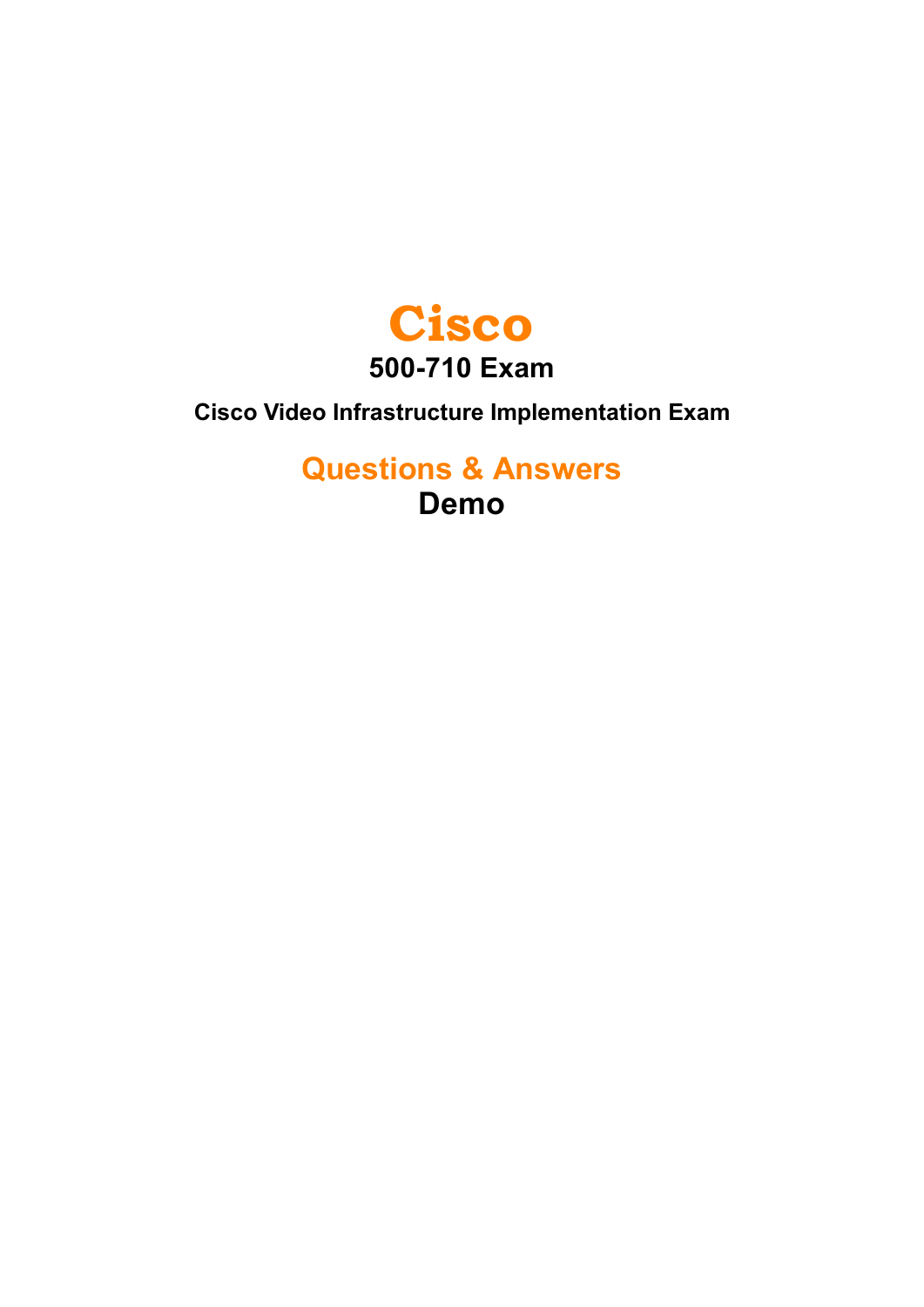# **Version: 8.0**

# **Question: 1**

Which Iwo administrative functions can a Cisco Spark Partner reseller perform from the Osco Spark Management portal? (Choose two.)

- A. Quickly start customer trials.
- B. Determine Single Sign-On customer usage reports.
- C. Enable Single Sign-On and Directory sync through corporate LDAP services on-premises.
- D. Determine role-based access and view usage reports.
- E. Help to manage the customer accounts.

**Answer: AE**

### **Question: 2**

Which two ports are used for SIP communications between an endpoint and the SIP server? (Choose two.)

A. 1719 (TCP) B. 5061 (TLS) C. 1721 (TLS) D. 5060 (TCP) E. 1720 (TCP)

**Answer: BD**

#### **Question: 3**

Which statement about Microsoft Skype for Business interoperability with Cisco Meeting Server is true?

- A. Calls cannot be place between S4B and Cisco Meeting App users
- B. Local directories can always be used between S4B users and CMA
- C. Chat can be used between S4B and Cisco Meeting App users
- D. Chat can be used between S4B and Cisco Meeting Server Spaces

**Answer: B**

#### **Question: 4**

An engineer wants to only allow the registration of endpoints with aliases containing [cisco.com](http://cisco.com/) asthe domain. Which option accomplishes this task?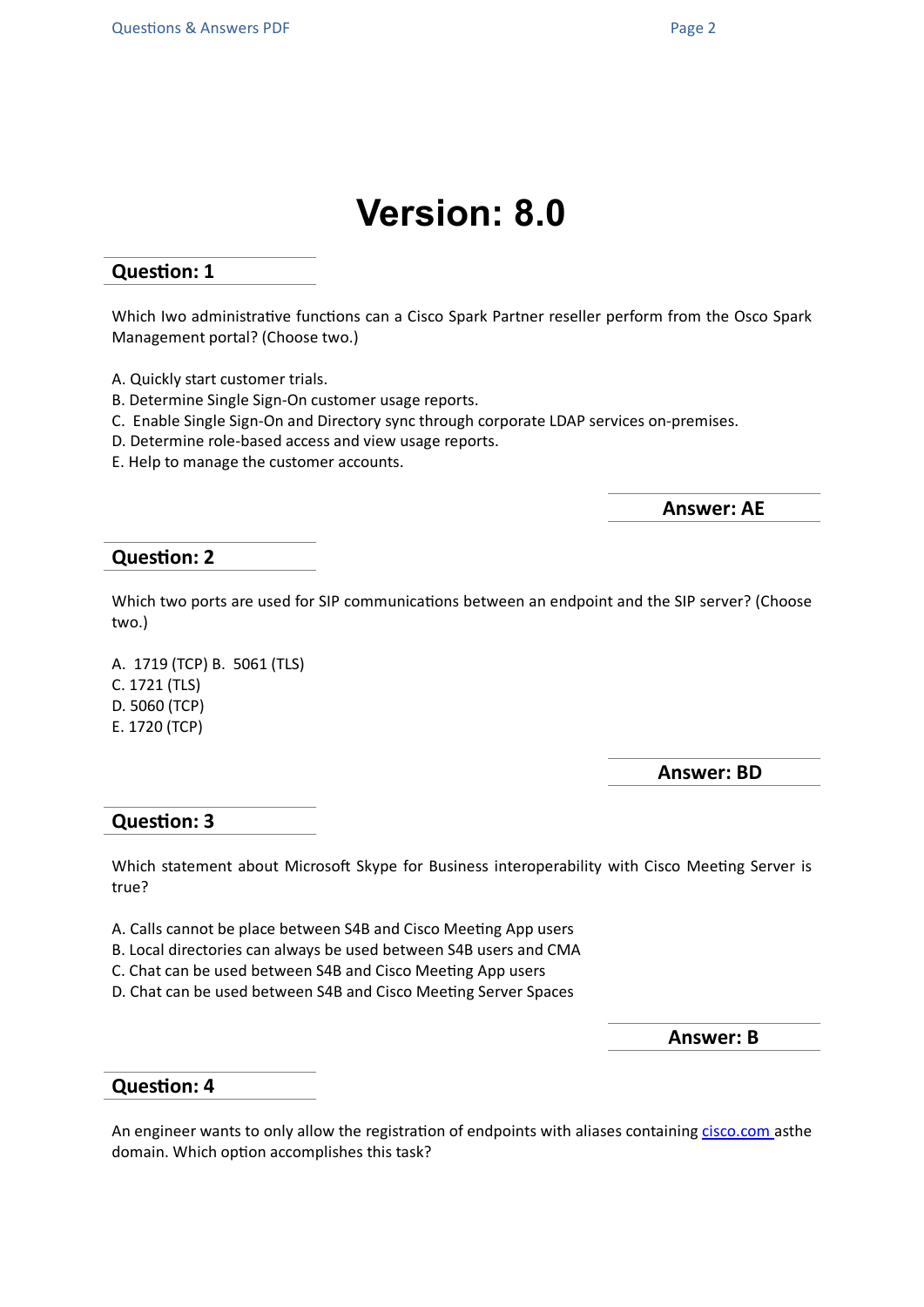- A. Set the restriction policy to "Deny" and include the expression.\*@\*in the deny list.
- B. Set the restriction policy to "Allow" and include the expression  $\log$  [cisco.com](http://cisco.com/) in the allow list.
- C. Set the restriction policy to "Allow" and include the expression. \*@cisco. com in the allow list.
- D. Set the restriction policy to "None" and include the expression  $\setminus 1@$  [cisco.com](http://cisco.com/) in the allow list.

**Answer: C**

# **Question: 5**

Which statement about the deployment of Cisco Conductor with Cisco Telepresence Server for Rendezvous Conferences is true?

A. Conductor must be added to the TMS database.

- B. A SIP trunk must be established between Conductor and the TelePresence Server.
- C. A neighbor zone and search rules must be built between the Expressway and the Conductor.
- D. A neighbor zone and search rules must be built between the Expressway and TelePresence Server.

**Answer: C**

# **Question: 6**

Where in the TMS application does an engineer enter system license keys?

- A. Diagnostics
- B. Administrative Settings
- C. Maintenance
- D. General Settings

**Answer: D**

## **Question: 7**

Integrated Development Environment helps you to develop, test, and build an application. Which option is an IDE tool that can be used with Cisco Spark?

- A. GitHub
- B. OSX: Atom
- C. Windows: Notepad ++
- D. Linux: Brackets
- E. Pythonanywhere

**Answer: A**

**Question: 8**